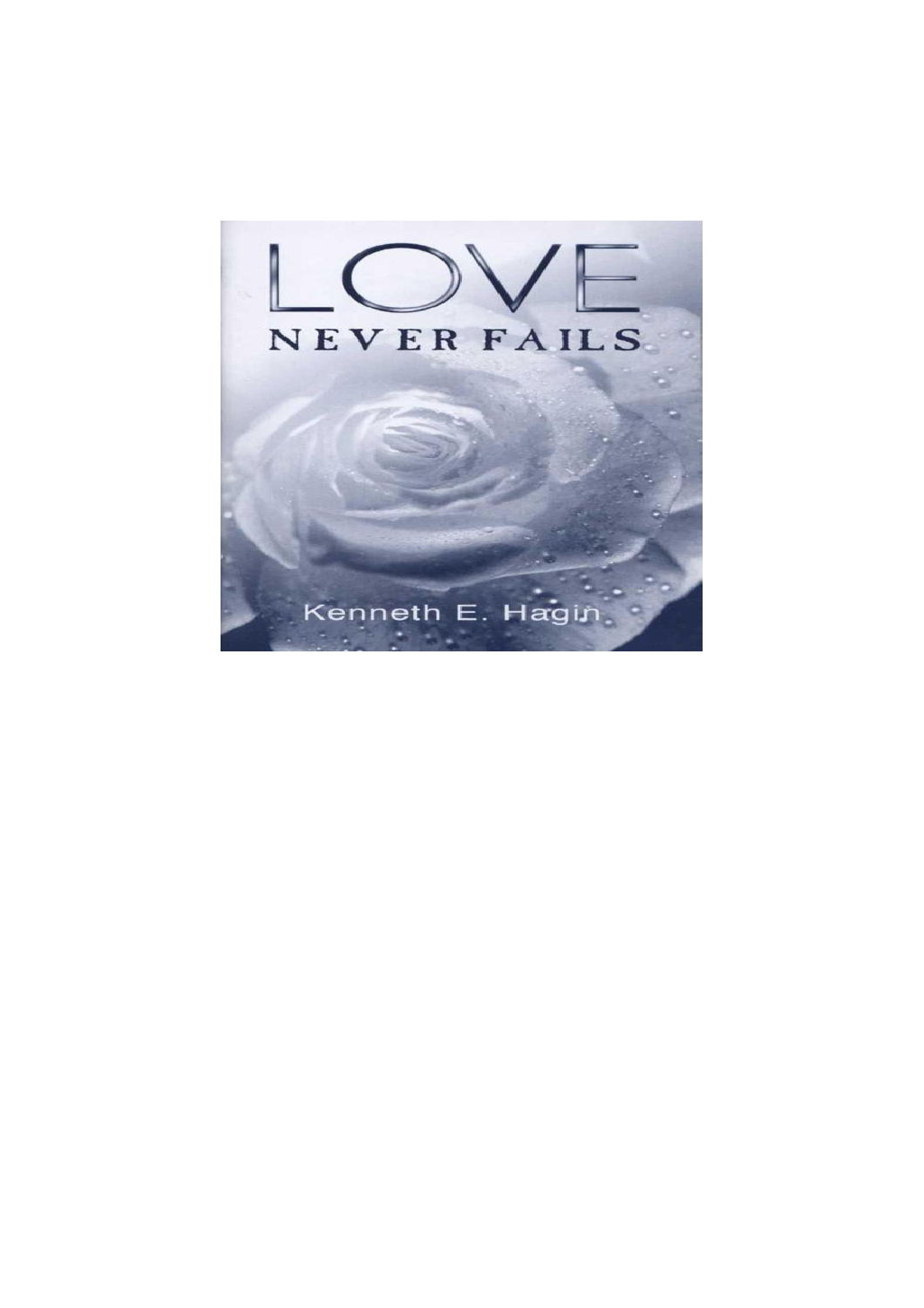# *Contents*

1 Love: The First Fruit of the Spirit

2 Love Includes Mothers-In-Law

3 Human Vs. Divine Love

4 The Love Chapter

A Sinner's Prayer to Receive Jesus as Savior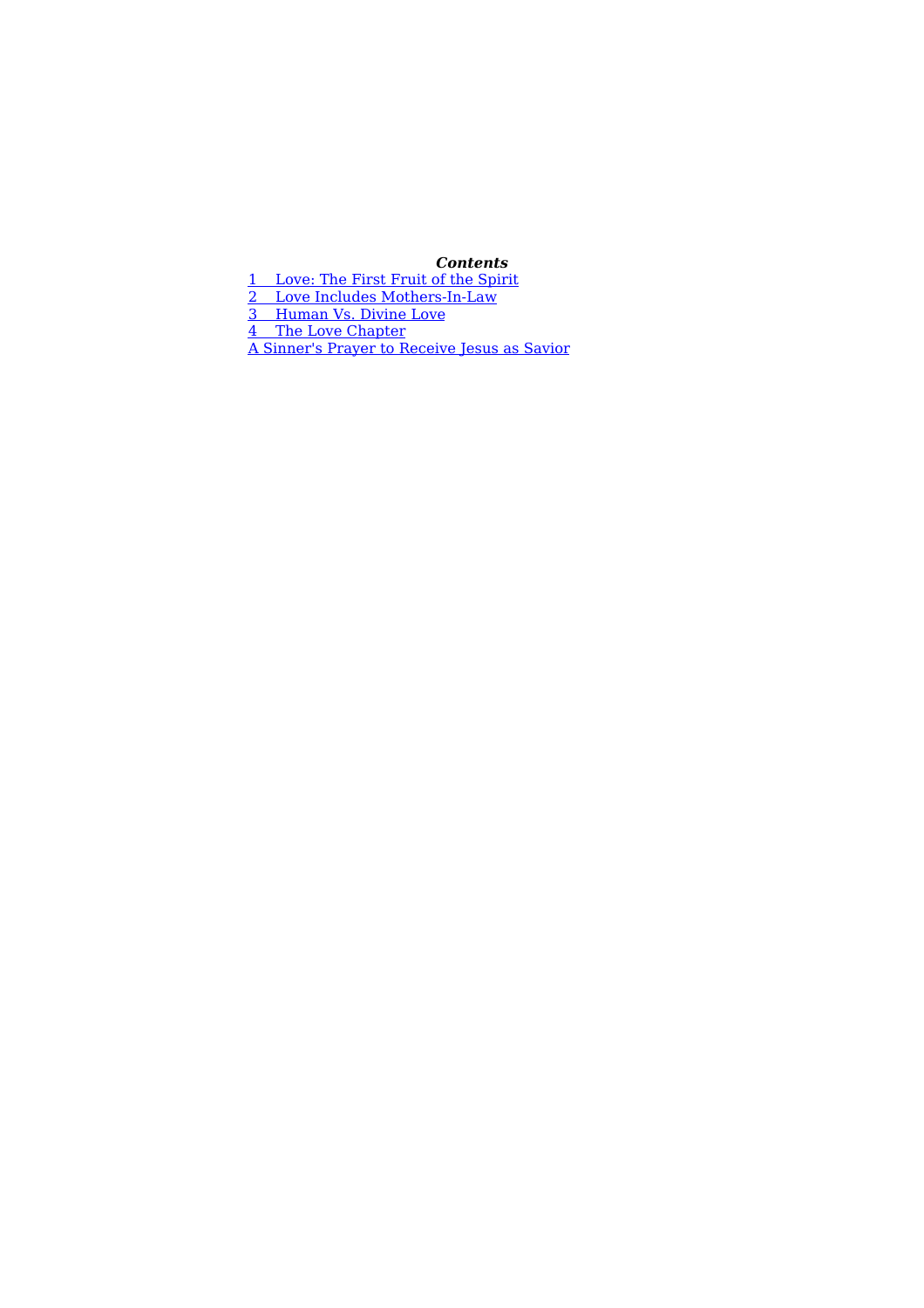## **Love: The First Fruit of the Spirit**

*But the fruit of the Spirit is love, joy, peace, longsuffering, gentleness, goodness, faith, Meekness, temperance: against such there is no law.*

—Galatians 5:22,23

As W. E. Vine and others point out, this passage in Galatians is not referring to the Holy Spirit; it's referring to the human spirit, although the Holy Spirit is involved.

At times it's difficult to tell whether Paul is talking about the Holy Spirit or the human spirit because the same Greek word, *pneuma,* is used.

If you read the entire passage, however, you'll see that Paul is contrasting the works of the flesh with the works of the spirit. Verse 19 says, *"Now the works of the flesh are.*..." and verse 22 continues, *"But the fruit of the Spirit is ...."*

So this passage actually refers to the fruit of the recreated, born-again human spirit. Of course, this comes about because of the life of Christ—the Holy Spirit within.

Now let's turn to the fifteenth chapter of John's Gospel and notice what Jesus says:

## **JOHN 15:1-5**

**1 I am the true vine, and my Father is the husbandman.**

**2 Every branch in me that beareth not fruit he taketh away** [I wonder what fruit He meant we were to bear?]: **and every branch that beareth fruit, he purgeth it, that it may bring forth more fruit.**

**3 Now ye are clean through the word which I have spoken unto you.**

**4 Abide in me, and I in you. As the branch cannot bear fruit of itself, except it abide in the vine; no more can ye, except ye abide in me.**

**5 I am the vine, ye are the branches: He that abideth in me, and I in him, the same bringeth forth much fruit: for without me ye can do nothing.**

Jesus is using a tree as an example: *"I am the vine, ye are the branches ...."* Where does fruit grow? Fruit grows on the branches, doesn't it? Yet the branch cannot produce fruit of itself. Cut a branch off the tree and see how much fruit it produces. That branch produces fruit *because of* the life—the sap—that comes up through the tree and into the branches. Therefore, this "fruit of the spirit" is not *entirely* the fruit of the Holy Spirit; it is the fruit that grows in our life. It is the fruit of the recreated, born-again human spirit through the life of Christ within.

Notice that *the first fruit of the spirit is love.* That's the first fruit that shows up in the recreated, born-again human spirit.

Now let's look at the First Epistle of John: *"We know that we have passed from death unto life....''* (1 John 3:14). John is not talking about physical death here; he's talking about spiritual death. This verse means that we have passed from spiritual death unto spiritual life. It's another way of saying we know we're saved—born again.

How do we know it? *"We know that we have passed from death unto life, BECAUSE WE LOVE THE BRETHREN. He that loveth not his brother abideth in death"* (v. 14).

Now turn back to John's Gospel:

**JOHN 13:34,35**

**34 A new commandment I give unto you, That ye love**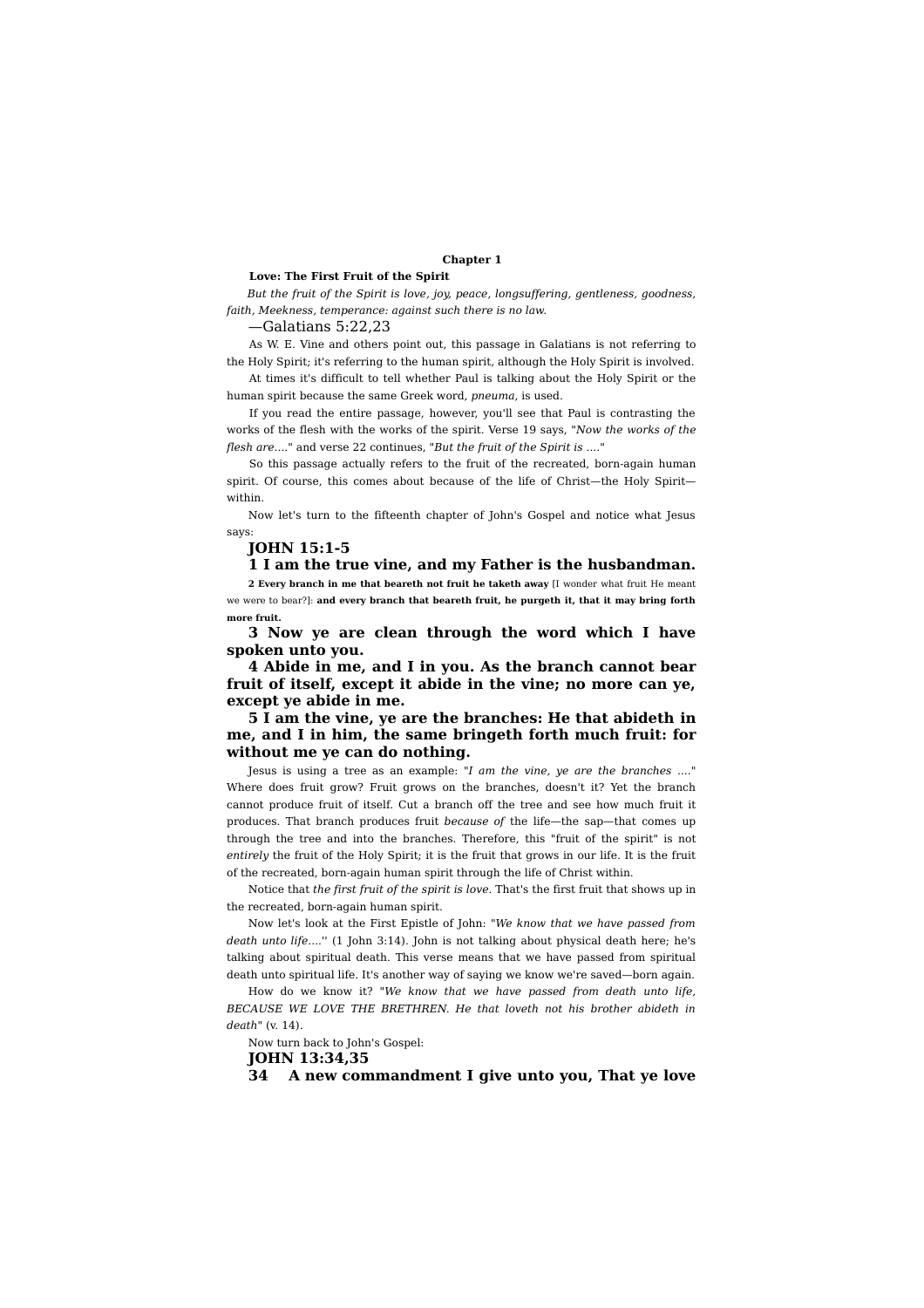## **one another; as I have loved you, that ye also love one another.**

**35 By this shall all men know that ye are my disciples, if ye have love one to another.**

The natural human being can't do that. He can't love the one who is unconverted unless he's been born again. When you're born again, the Holy Spirit resides within your spirit. Romans 5:5 says, *"...the love of God* [the God-kind of love] *is shed abroad in our hearts* [or spirits] *by the Holy Ghost"* Hallelujah! Therefore, you see, we can love *even as He loved,* because we have the same kind of love in us that He had in Him!

You have to realize that because *fruit grows,* you should mature in all areas of your Christian walk, but love is the first fruit that will show up in your spirit and life once you are born again.

You see, to fellowship with God—to walk in God's realm—we must walk in love, for God is love. This is not natural human love, it is divine love, the love of God.

When you and I became born again, God became our Father. He is a love God. We are love children of a love God, because we have been born of God, and God is love. The nature of God in us is love. We have His nature in our spirit, not in our flesh. (We've got the flesh to contend with, but we can "crucify" it.)

And we can't say we don't have this divine love, because everybody in the family of God has it—or else they're not in the family. They may not be exercising it, but they have it. We need to continue to feed that love nature of ours on the Word, exercise it, and it will grow. *You can grow in love.*

We see in First John 4:18, *"There is no fear in love; but perfect love casteth out fear.*..." I haven't seen anybody who's been made perfect in love yet, have you? But, praise God, some of us are on our way, and we're going to stay after it and keep growing.

Let me repeat this because it's so important: Everybody in the family of God has this divine love. Paul said, writing to the Church at Ephesus, *"For this cause I bow my knees unto the Father of our Lord Jesus Christ, Of whom the WHOLE family in heaven and earth is named...."* (Eph. 3:14,15). We can say this family is the love family, because it's the family of God, and God is love. You can't say you don't have love, because if you say you don't, you're saying you haven't been born again.

I remember one time I was holding a meeting in a Full Gospel church in California. Other ministers visited the morning teaching class. One day several of us, along with the pastor, went out for a noon meal. While they were talking, I just sat and listened. They were talking about this very subject: love.

"That's what we need—we need a revival of love. We need a baptism of love. We need to pray about it," some of them said. Finally the pastor asked, "What do you say about it, Brother Hagin?"

I replied, "Well, if all you fellows need love, you all ought to get saved!"

If they'd been wearing false teeth, they would have swallowed them!

I continued, "The Bible says in Romans 5:5 that the love of God has been shed abroad in our hearts by the Holy Ghost. The Bible says we know we've passed from death unto life because we love.

"Now, if you haven't been born again, you don't have that love in you. But we have that divine love, and it can grow and be developed because fruit grows. So you don't need to pray for love; you need to confess that the love of God is in you. You need to keep feeding it on the Word of God and keep exercising it, and you'll develop and grow in love."

They began to see that. They said, "We were all wrong. We were about to pray to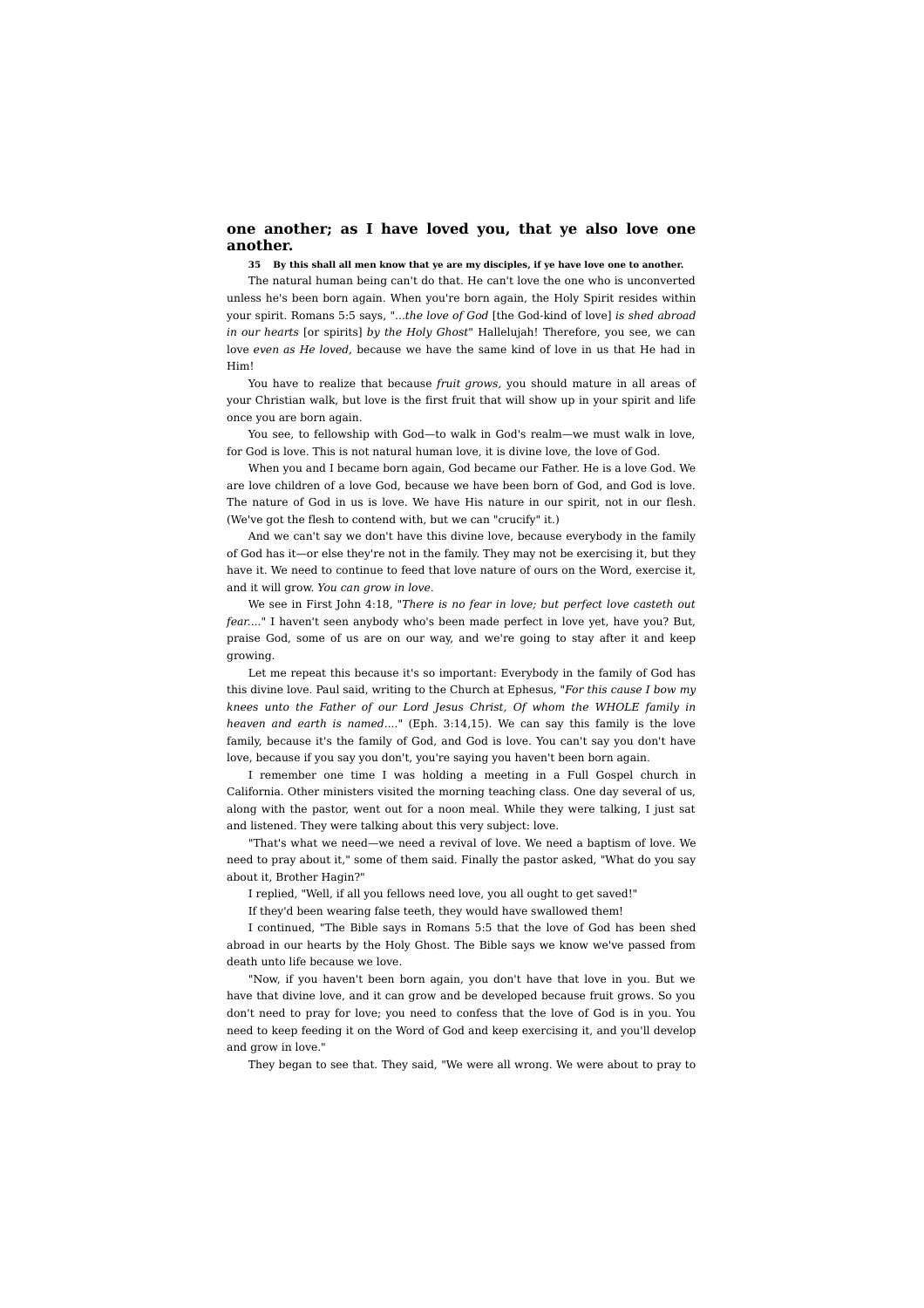God to give us a revival of love, and we've already got it!"

Often we're praying for things that are already ours. What we need to do is recognize whatever it is we need, confess it, believe it, walk in the light of it, and exercise it, and we'll develop it.

Natural human love is selfish. It is concerned about *me,* what is *mine,* what *I* can have, and what I have to put up with. Divine love is unselfish. It is not concerned with how I can use you and what I can get from you. It is concerned with what I can give. Oh, how the Church needs to know and walk in the light of divine love! It will solve your problems for you.

Human love will turn to hatred overnight. That is the reason so many married persons say, "I just don't love him (or her) anymore." They are operating entirely on natural human love when they say that.

Divine love (when both husband and wife were operating in divine love) never has been to the divorce court. Natural love has.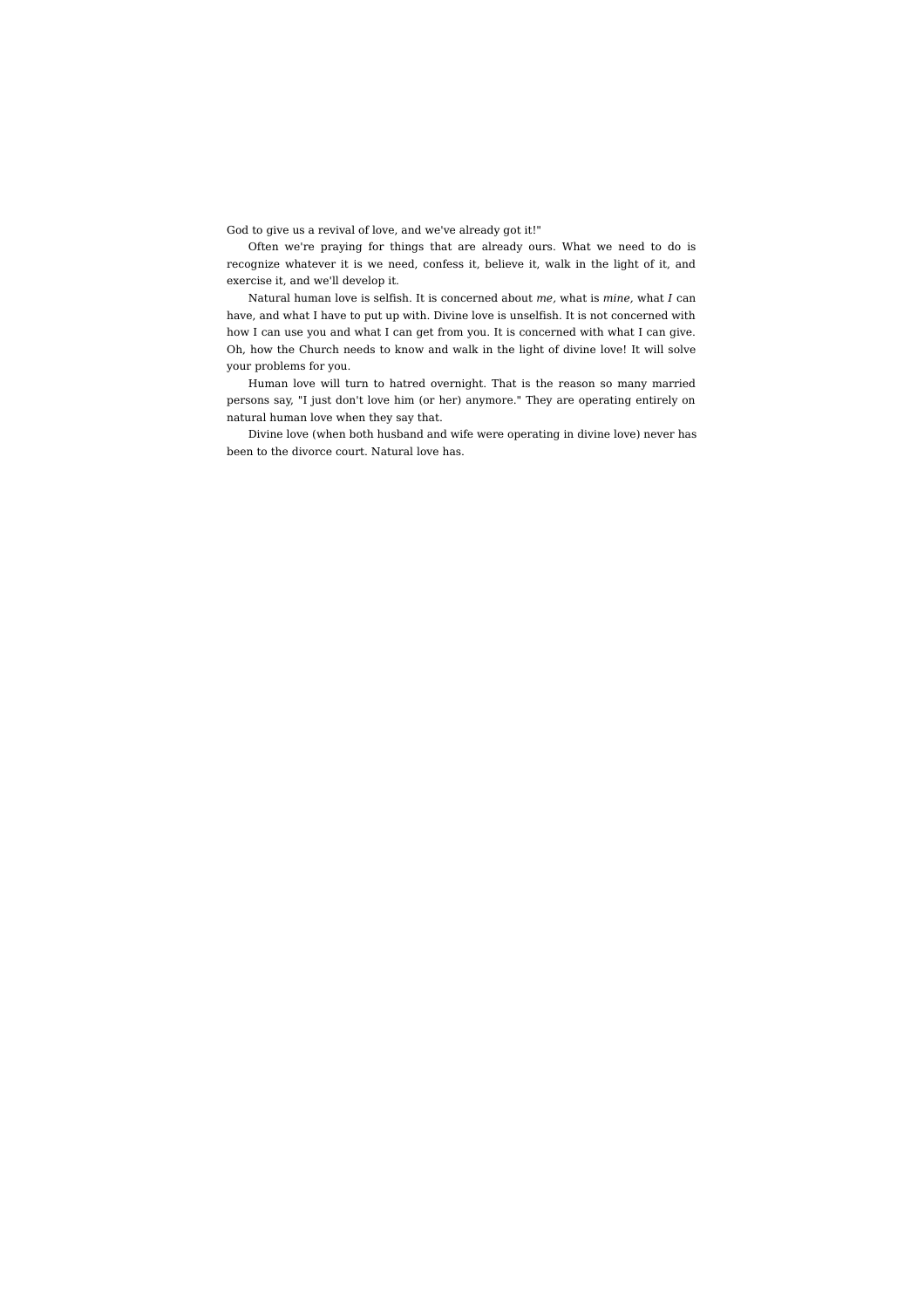### **Love Includes Mothers-In-Law**

One night after a church service, my wife and I went out to eat with the pastor and his wife. This pastor's wife said, "Brother Hagin, you've got me in a mess. Since I've heard you preach, I don't even know if I'm saved or not!"

I knew she grew up in a Full Gospel parsonage, was graduated from a Full Gospel Bible school, and both she and her husband were ordained ministers.

"How did I confuse you?" I asked.

She explained that one night I had quoted from First John 3:15, which says, *"Whosoever hateth his brother is a murderer; and ye know that no murderer hath eternal life abiding in him."* I had added, "And that includes mothers-in-law."

This woman said, "I hate my mother-in-law!"

I said, "Well, if that's the case, then of course you *aren't* saved. You *don't* have eternal life in you." (I was going to rescue her in a moment, but I wanted her to see herself, so I let her stew for a while.)

I knew what the problem was; it is a problem for many Christians. They really do not know what they have or who they are in Christ. They let their mind (unrenewed with the Word of God) or their flesh (which is unsanctified) confuse them, and that can really get them into a mess.

I decided to rescue this sister. I said, "Look me in the eye and say, 'I hate my mother-in-law.' At the same time, check down in your spirit (not up in your brain). What happens in there?"

She looked across the table and said, "I hate my mother-in-law."

"Now," I said, "what happened down on the inside of you?"

She said, "There is something down there 'scratching' me."

I said, "I know it. It is the love of God that has been shed abroad in your heart trying to get your attention."

"What should I do?" she asked.

I said, "Let that love that's on the inside of you dominate you. Don't let your thinking dominate you. I don't care what your head says. Your head sometimes can say some awful things. Don't let your flesh dominate you. Crucify the flesh. It hurts, but crucify it. Act from your heart. Act like you would if you *did* love her*—because you really do."*

A few days later, she came to me and said, "You know, you are exactly right. I don't hate my mother-in-law. I don't hate my husband's family. They're good people. They're Christians. They love the Lord."

It's easy to get in the flesh if you are not careful. I could understand it in this case. This woman's husband was the only son of a widow who had never let him go.

I don't care if people are saved and filled with the Holy Spirit: If they don't get into the Word and let the love of God dominate them, they will walk in the natural. But thank God, the love of God has been shed abroad in our hearts by the Holy Spirit.

If we could just get people to walk in love and know what belongs to them *because* they're walking in love, we wouldn't have to have healing services for Christians! We'd have them for unbelievers instead.

Let's look again at John 13:35: *"By this shall all men* [That's everybody, isn't it?] *know that ye are my disciples, if ye have love one to another."*

Isn't it strange how easily we get into error? Some say, "They're going to know that you're disciples because you adhere to all these laws, bylaws, and principles." No— if you have love one to another.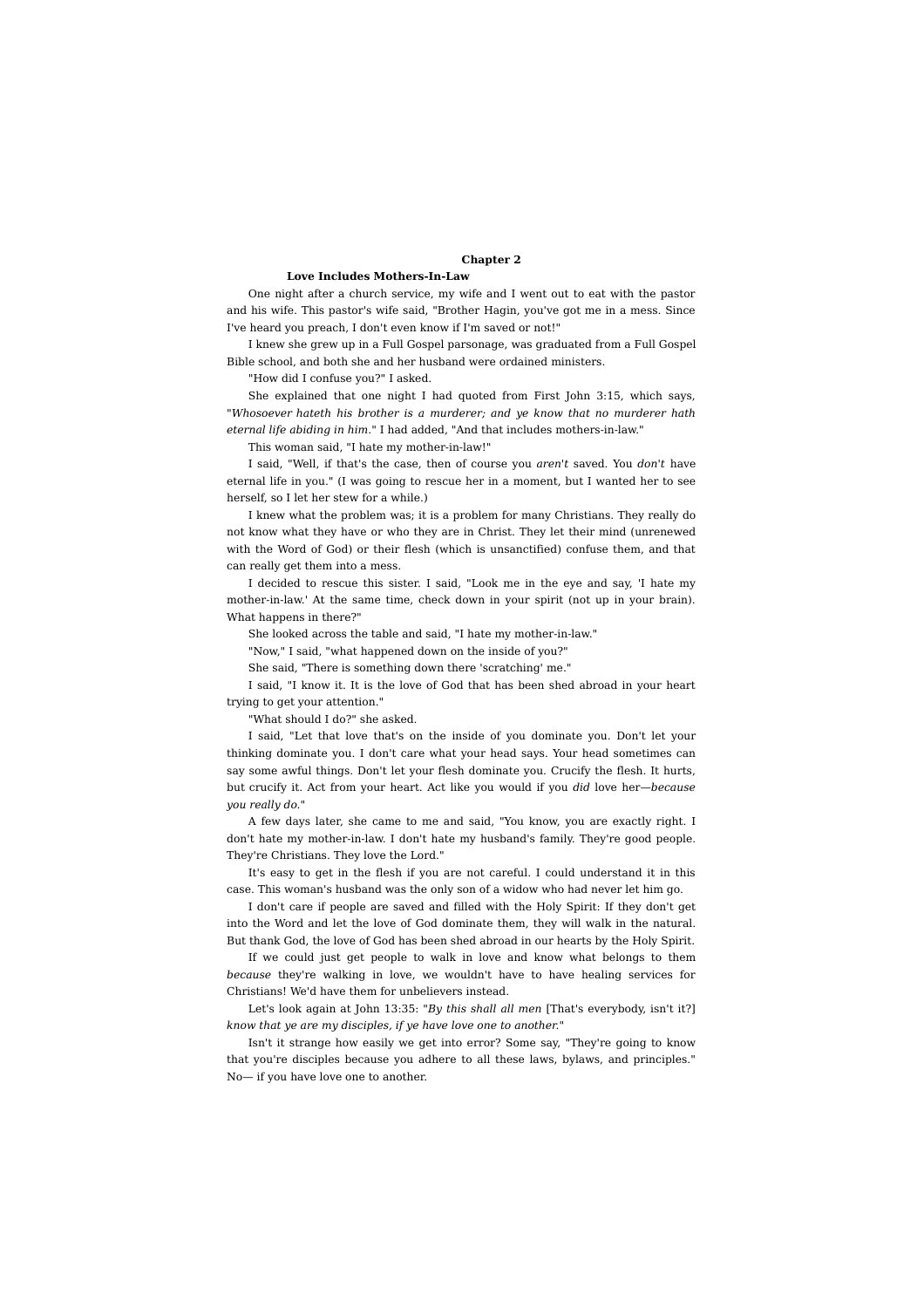How does God love us?

**JOHN 13:34**

## **34 A new commandment I give unto you, That ye love one another; AS I HAVE LOVED YOU, that ye also love one another.**

That's the love law that belongs to the family of God.

Did God love us because we deserved it? No, He loved us while we were unlovely. He loved us while we were still sinners! The Bible says so:

## **ROMANS 5:8**

## **8 But God commendeth his love toward us, in that, while we were yet sinners, Christ died for us.**

Think about this: If God loved us with such a great love when we were sinners unlovely—His enemies—do you think He loves His children any *less?* No, a thousand times no! That's the way we're to love with divine love. This love that the Bible is talking about is divine love—the God-kind of love—the love of God that has been shed abroad in our hearts by the Holy Spirit.

We hear a lot today about "love," but what people are really talking about is natural human love, which is selfish. Some say that a mother's love is like the love of God. There may be similarities, but it's still natural love.

Often when a mother has just one son, she thinks there's no girl in all the world who's good enough for him. That's natural love—that's not the love of God. And sometimes if Dad's not careful, particularly if he's got just one daughter, he thinks there's no boy in the world good enough for his girl.

As a usual thing, a mother's love is human—and it's selfish. "That's *my* baby," mothers say. "Those are *my* children." Yes, they are, but you ought to teach those children that the time's coming when they're going to have to cut mother's apron strings.

Jesus Himself referred to it. In discussing marriage, He said that in the beginning God said a man was to forsake his mother and father for his wife. He didn't mean to forsake them in the modern sense of the word. It simply means, "Don't live with your in-laws!" You're going against the Bible if you do. Now I realize certain situations arise when a couple might have to live with in-laws temporarily. My wife and I did when we first got married. But don't live with them for very long!

Somebody will complain, "Well, we just can't make it otherwise."

Yes, you can. Believe God!

And it's the same with the wife as it is with the husband. When a couple has their own dwelling, there's no mother-in-law to boss the situation. You're getting on unscriptural grounds when you don't leave mother and father and cleave to your spouse (Gen. 2:24; Matt. 19:4-6). I could really do some meddling here!

If we'd just follow the Bible, it would solve all of our problems!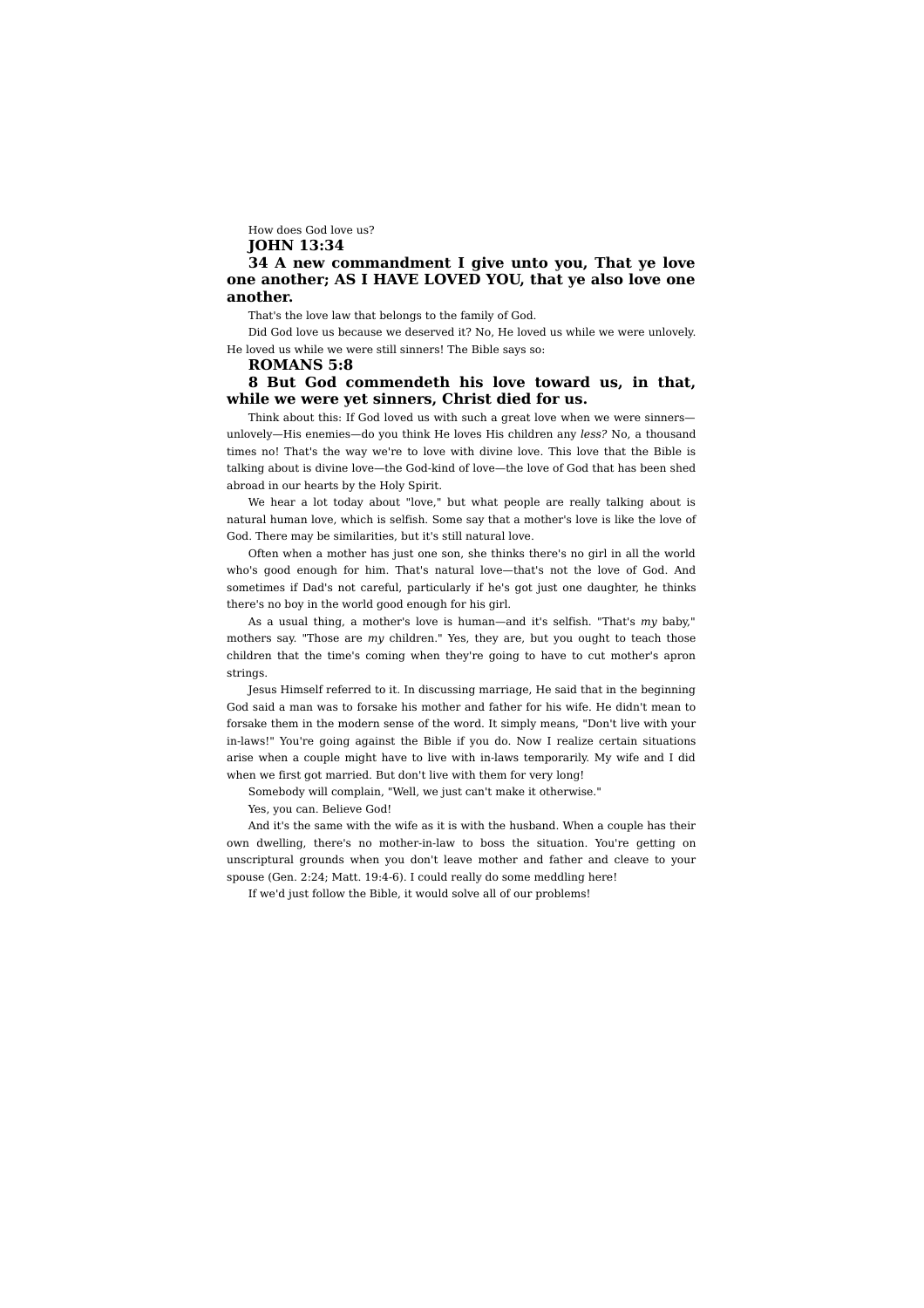#### **Human Vs. Divine Love**

The pianist for one of my meetings was a young woman who played beautifully. I learned from the pastor that she had graduated with a degree in music from a university in that city.

But when you'd look at her, she'd duck her head. She acted strangely.

I asked the pastor, "Is she completely normal?"

"Oh, it's a sad situation, Brother Hagin," he said. "She was graduated from the university here and she could teach music, but she doesn't do anything. Her mother has held her right to her coattails. She's never had a girlfriend or boyfriend in her life."

This girl was about 27 years old. She had never spent one night away from home. The pastor also told me that the girl had three brothers. Their mother, a widow, never let any of them visit a friend's house overnight or have a friend spend the night with them. They had no friends.

A person's personality becomes twisted in such cases. That's not love, friends. That's natural human love, and it's selfish. It's what I want, not what you need or want.

The boys respected their mother, but as soon as they finished high school, they left home. During the time I was there in the meeting, the last boy, who had just graduated at 17, left home. He didn't say anything to his mother; he just left.

She came to me bawling. "Brother Hagin, I want you to pray. So-and-so's gone. Now, he's a good boy—saved and filled with the Holy Ghost—but he's not honoring his mother. I want you to pray about it."

I said, "What for?"

"Well, he's left." I said, "Thank God!"

She looked at me like I'd slapped her with a wet dish rag.

I said, "I'm so glad he had enough sense to get out of that mess."

She began to cry. She said, "I love my children."

I said, "No, you don't. Look at that poor girl on the piano. Dear Lord, she can play all right—she has musical ability—but when you look at her she'll look down as if something's wrong with her. You kept her close to you all of her life. She never had a friend. She never spent one night away from home. You never let her out of your sight. She ought to be out on her own."

I added, "Instead of praying he'll come back, I'm going to pray that she'll leave."

"Oh, I love my children," the woman said.

"I know it," I said. "You love them with natural love. You're saved. Why don't you start loving them with the love of God? If you'd love them with the love of God, you'd be glad for them to leave home. They're old enough to go."

Natural love is selfish, but divine love is unselfish. A human being exercising natural human love is concerned about himself or herself, thinking, *What's in it for me?* We see this even in the Christian realm. Saved people—even ministers of the Gospel—may get in the natural and think this way.

Brother, we ought to be glad for the kingdom of God. The family of God is one. We ought to let the unselfish love of God dominate us.

Much of the time we don't walk in divine love, but we should. The love of God has been shed abroad in our hearts, and the first fruit of the spirit is love. We should be responding to that indwelling Spirit, shouldn't we?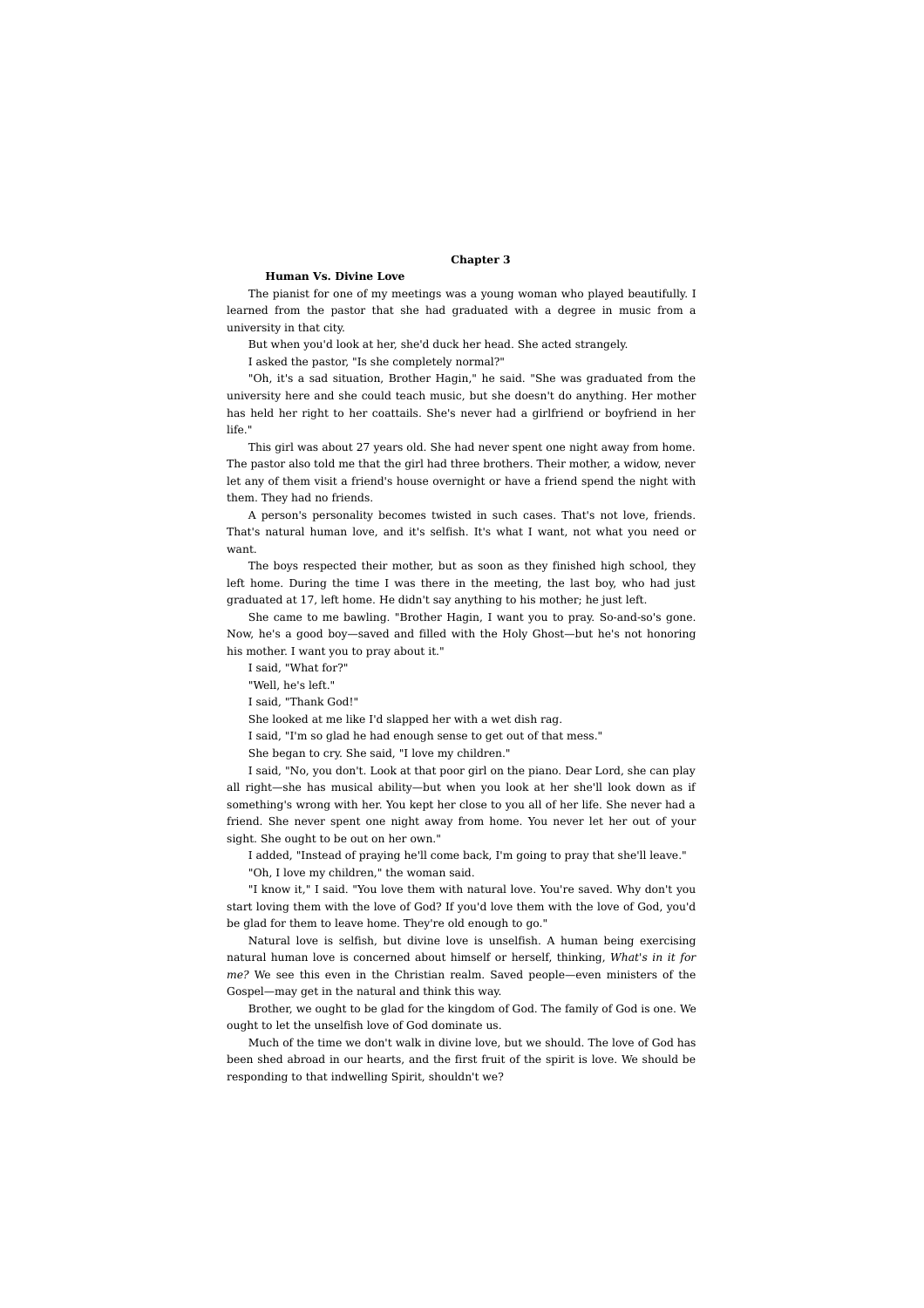Many churches have been torn up by people arguing, "Well, I've got my say—and I'm going to have it, too!" If they were to act in love, they just might keep their mouths shut.

The fruit of the spirit is love. That's what God wants to reproduce in our recreated, born-again spirits because of the life of Christ and the Holy Spirit within.

What are the characteristics of the God-kind of love that has been shed abroad in our hearts? God didn't leave us in the dark. The Psalmist of old said, *"The entrance of thy words giveth light...."* (Ps. 119:130).

Now let's go to the thirteenth chapter of First Corinthians. It's to be regretted that the translators of the *King James Version* translated the Greek word for divine love, *agape,* as "charity." I don't think we understand exactly what Paul is saying here about "charity."

My favorite translation of this discourse on divine love is from *The Amplified Bible.* It starts with the fourth verse of First Corinthians 13:

*"Love* [divine love, the love of God] *endures long.*..." But some say, "I'm not going to put up with that anymore. I've had it up to *here!"* That's the natural talking, isn't it? *"Love endures long and is patient and kind...."* That has to be divine love. Many people endure long, all right, because they have to. Others say, "I've suffered all I'm going to. I'm not going to have it this way anymore." That's natural human love talking. God's love endures *long* and is patient and kind.

The verse continues, *"...love never is envious nor boils over with jealousy* [natural human love is jealous]; *is not boastful or vainglorious, does not display itself haughtily."*

Verse 5 continues, *"It is not conceited*— *arrogant and inflated with pride; it is not rude (unmannerly), and does not act unbecomingly. Love* [God's love in us] *does not insist on its own rights or its own way, for it is not self-seeking; it is not touchy or fretful or resentful; it takes no account of the evil done to it—pays no attention to a suffered wrong."*

When we read Scriptures like that, we don't shout too much. Take time to let that soak in. You see, so many people say, "Well, yes, but I know what's mine. I've got my rights, and I'm going to have them, no matter how much it might hurt somebody else."

Notice that it says *"Love does not insist on its own rights ...."* We'll never develop spiritually like God wants us to until we start believing God. That means believing His Word. That means believing that God's love is God's way—and that is the best way. And because it's God's way and the best way, it's your way.

The "love thermometer" or "love gauge" is found in this fifth verse: *"Love... is not touchy or fretful or resentful; it takes no account of the evil done to it—pays no attention to a suffered wrong."*

It's easy to find out whether or not we're walking in love. Just gauge yourself by what it says here about love. If you take account of the evil done to you, you're not walking in love. As long as you walk in love and stay full of the Holy Spirit, you won't take account of the evil done to you.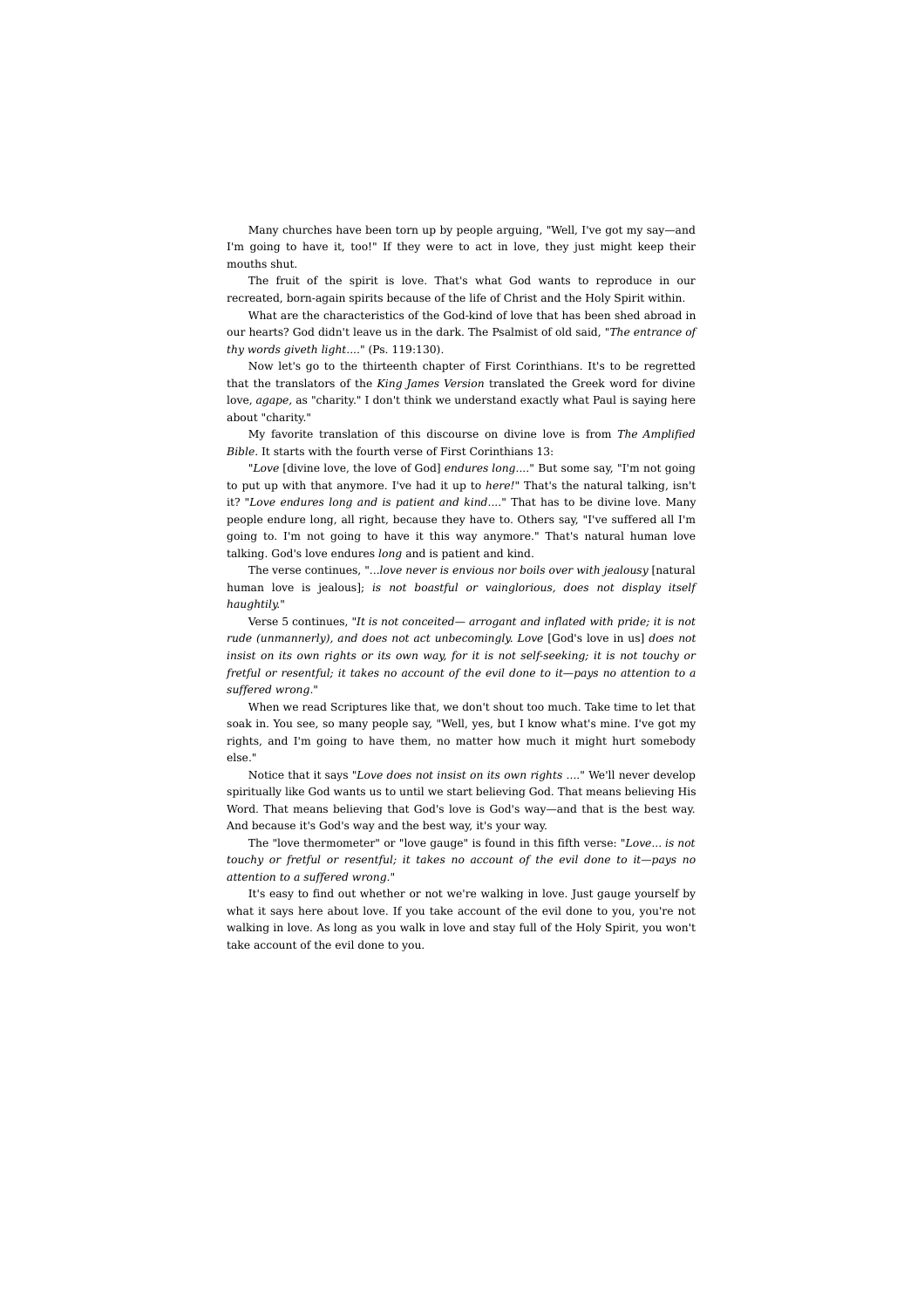#### **The Love Chapter**

I have suggested for years that if you own an *Amplified Bible* turn to these verses from First Corinthians 13:4-8 every morning when you first get up and every night before you go to bed. Start confessing, "That's me. The love of God is in me."

You'll change so much that your family will ask, "Is that the same man (or woman)?" You will change so much that your spouse will almost think you're a different person.

Through the years, relatives or close friends have said to me, "They sure told you off, didn't they?"

I have replied, "No, they didn't tell me off. I take no account of evil." I wouldn't even take time to deny it if they claimed I'd killed my grandma. I'd just walk in love, praise God, keep the victory, and keep shouting.

Many years ago when I was pastoring, a woman started a rumor about me. She told people she had seen Brother Hagin down on the railroad tracks with another woman at 4 o'clock in the morning.

Well, in the first place, what in the world was *she* doing out on the railroad tracks at 4 o'clock in the morning? (The devil will give himself away.)

I remember my wife and I were sitting in our living room when one of the women from the church came by all concerned because this tale was circulating about the pastor. She said, "This woman is telling that she saw Brother Hagin down on the railroad tracks with another woman at 4 o'clock in the morning!"

I didn't even respond. I began laughing. I tell you, I laughed so hard I had to get down on the floor! (When I get *really* tickled, I have to kick or roll—one of the two so I just fell onto the floor rolling and laughing, I was so amused!) There was no truth to that rumor. But I didn't get into a fight with the woman who started it. I just forgave her and went on. And the rumor never got off the ground.

Through the years, when these things have happened to me, fellow pastors as well as relatives have told me, "I wouldn't take that if I were you. I wouldn't put up with that! Not me!"

I've even had pastors tell me I must have a weakness in my character because I wouldn't take any account of evil done to me —I'd just go along and act like nothing had been said or done against me. And I'd treat the person who did me an injustice just as well as I did anybody else.

But it's not a weakness; it's a strength! I just let something on the inside of me dominate me, and I really didn't know what it was until I got *The Amplified Bible* and read where it says that love takes no account of the evil done to it. Then I saw that it was a strength, because love never fails.

Many have failed—many have died prematurely—because they lived so much in the natural that they couldn't take advantage of the rights and privileges that belonged to them as children of God. They always were fussing and fighting. Friends, these kinds of things will not only affect your spirit; they'll affect your mind and your body too.

*"Love ... takes no account of the evil done to it...."* That has to be the God-kind of love, because Paul says that while we were the enemies of God (Col. 1:21), God didn't take account of the evil done to Him. He loved us and sent Jesus to redeem us. He loved us while we were yet sinners (Rom. 5:8).

*"Love... pays no attention to a suffered wrong...."* "But they did me wrong!" people say. Can't you see that if people walked in love—which is what God wants—it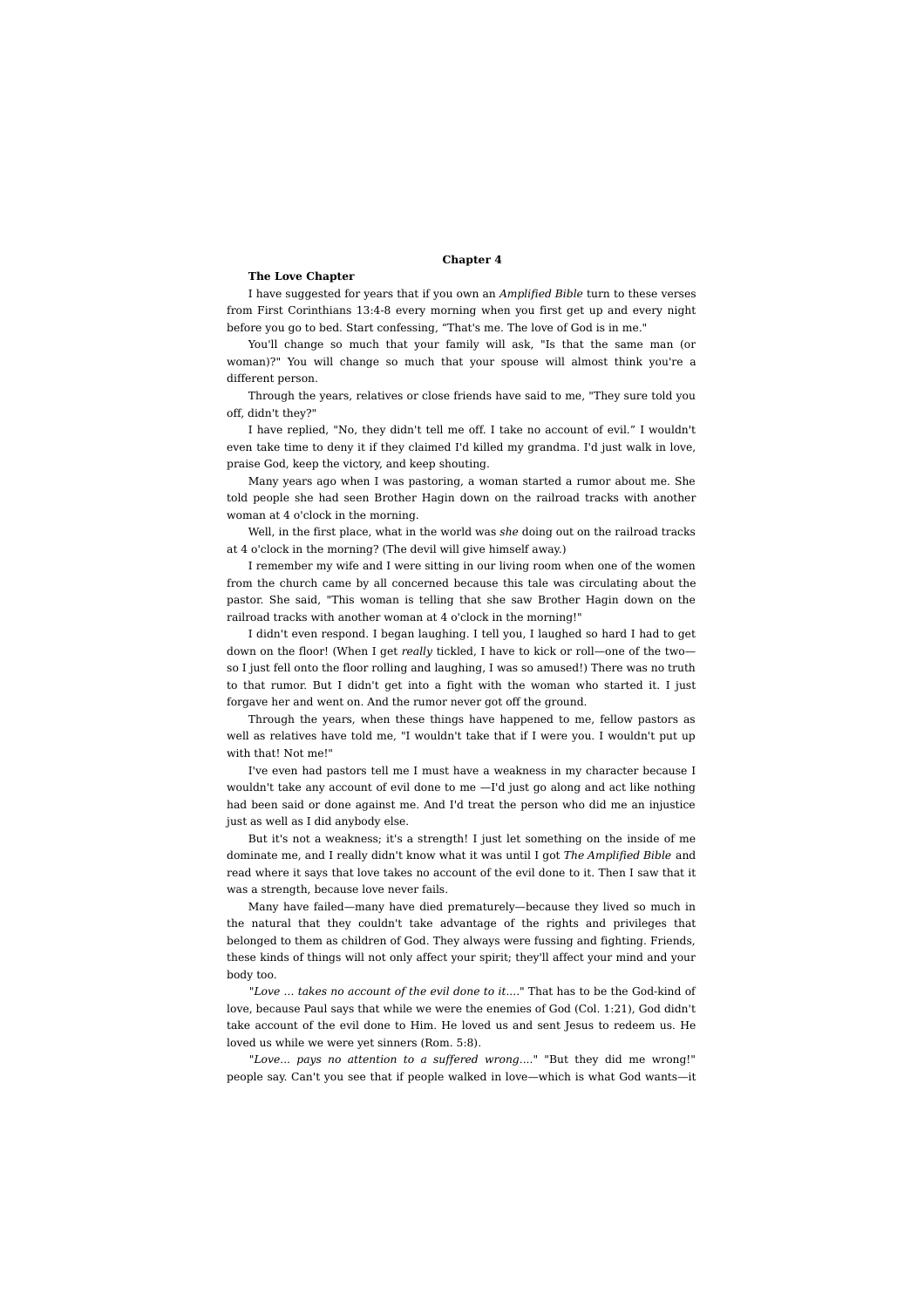would straighten things out in the home and the church? That's God's answer.

The next verses read, *"It* [love] *does not rejoice at injustice and unrighteousness, but rejoices when right and truth prevail. Love bears up under anything and everything that comes...."*

Natural human love says, "I just can't take that any longer!" Love can. "I can't put up with that any longer!" Love can.

Sometimes I start thinking about a few situations and I'm prone to get impatient. Then I begin to think about God. He's putting up with all of us. Think about His love, His kindness, and His patience!

The next phrase tells us that love is *"ever ready to believe the best of every person* ...." I like this one. Until I read this translation, I didn't know what made me so forgiving, but it was because I listened to the inside of me, and I simply wouldn't let the outside man dominate me.

Some people believe that everybody's out to get them, but love believes the best of every person. It's not God's love that wants to believe the worst about people; natural human love is ready to believe the worst of everyone: the worst about the husband, the worst about the wife, the worst about the children. But this God-kind of love is ever ready to believe the best of every person: husband, wife, children as well as brothers and sisters in the church. (Children believe the best of every person.)

I've followed a policy for approximately 60 years of believing the best of everyone. I don't believe anything bad about anyone.

We traveled through the country for years, holding meetings in churches, and it's amazing how many bad reports we heard. Finally I had to say to some preachers, "I wish you wouldn't talk that way. I'd rather you'd cuss." They were talking about fellow pastors, fellow Christians. It was just something they'd heard. They didn't know whether it was true or not.

You can't go by hearsay. Hearsay won't stand up in court. A lot of people have slop buckets for ears. They run around to hear anything that's bad on anyone. "Oh, have you heard the latest?" they ask. They're sort of gleeful about it.

*"Love...* **is ever ready to believe the best of every person."**

Children ought to have the right to be brought up in this kind of love atmosphere. Then, when they go out into life's fight, they'll win. But when you see the worst in your children, always telling them, "You'll never amount to anything," they'll live up to what you said—they won't amount to anything.

Children make mistakes. You can't put a grown head on a child, so you ought to see the best in them. Work on that. Love them. They will amount to something.

Verse seven concludes by saying that love's *"hopes are fadeless under all circumstances and it endures everything* [without weakening].*"*

Verse eight reads, *"Love never fails*— *never fades out or becomes obsolete or comes to an end."*

If you walk in love, you'll never fail.

## **Love never fails.**

Certainly we're interested in spiritual gifts, but *we ought to put love before spiritual gifts.*

Paul went on to say in verse eight that prophecies will fail, tongues will cease, and knowledge will pass away. But, thank God, love never, never, NEVER fails!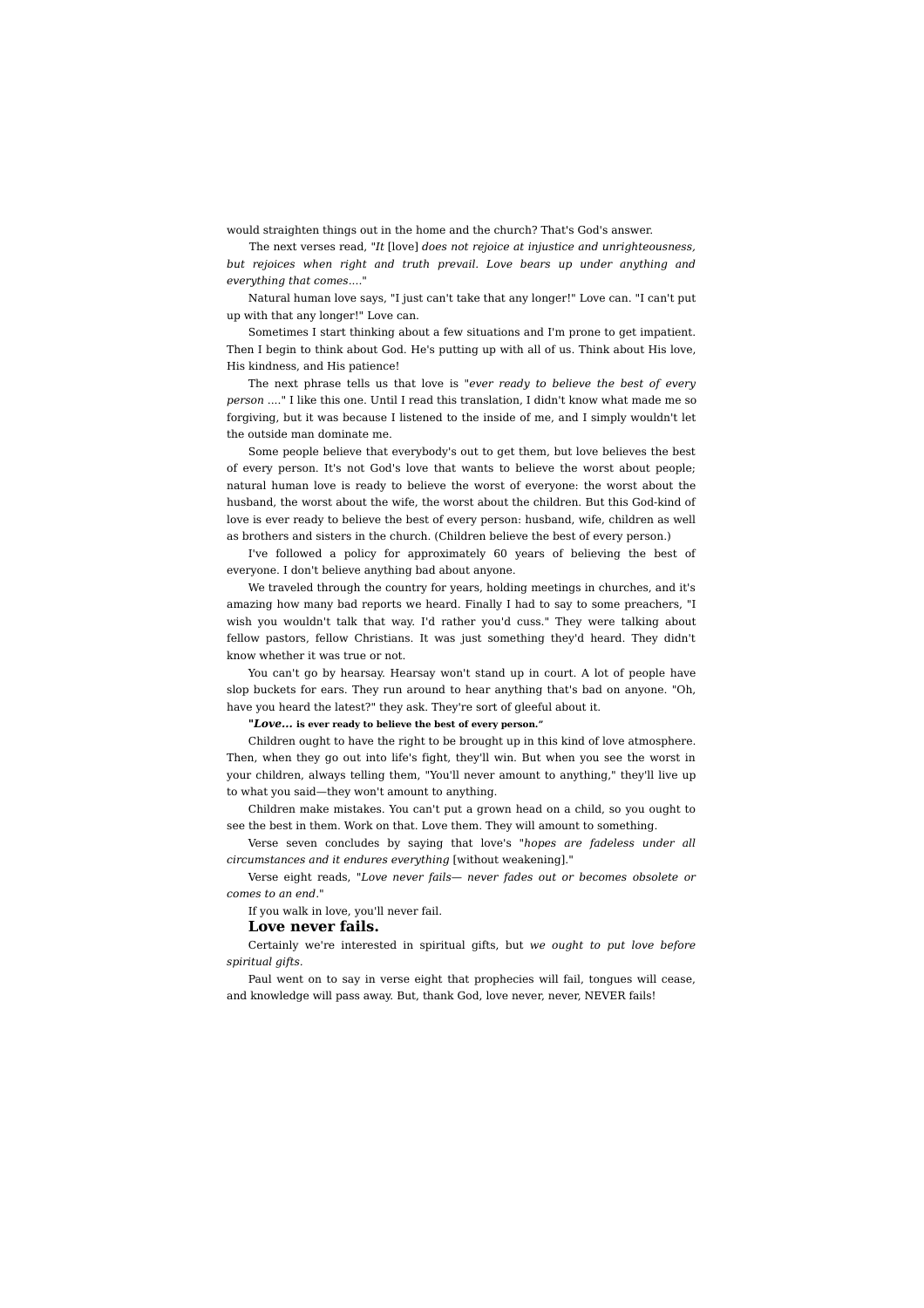## **A Sinner's Prayer to Receive Jesus as Savior**

Dear Heavenly Father,

I come to You in the Name of Jesus.

Your Word says, *"... him that cometh to me I will in no wise cast out"* (John 6:37), so I know You won't cast me out, but You take me in and I thank You for it.

You said in Your Word, *"Whosoever shall call upon the name of the Lord shall be saved"* (Rom. 10:13). I am calling on Your Name, so I know You have saved me now.

You also said *"... if thou shalt confess with thy mouth the Lord Jesus, and shalt believe in thine heart that God hath raised him from the dead, thou shalt be saved. For with the heart man believeth unto righteousness; and with the mouth confession is made unto salvation"* (Rom. 10:9-10). I believe in my heart Jesus Christ is the Son of God. I believe that He was raised from the dead for my justification, and I confess Him now as my Lord.

Because Your Word says, *"... with the heart man believeth unto righteousness ..."* and I do believe with my heart, I have now become the righteousness of God in Christ (2 Cor. 5:21)... And I am saved!

Thank You, Lord! Signed\_ Date